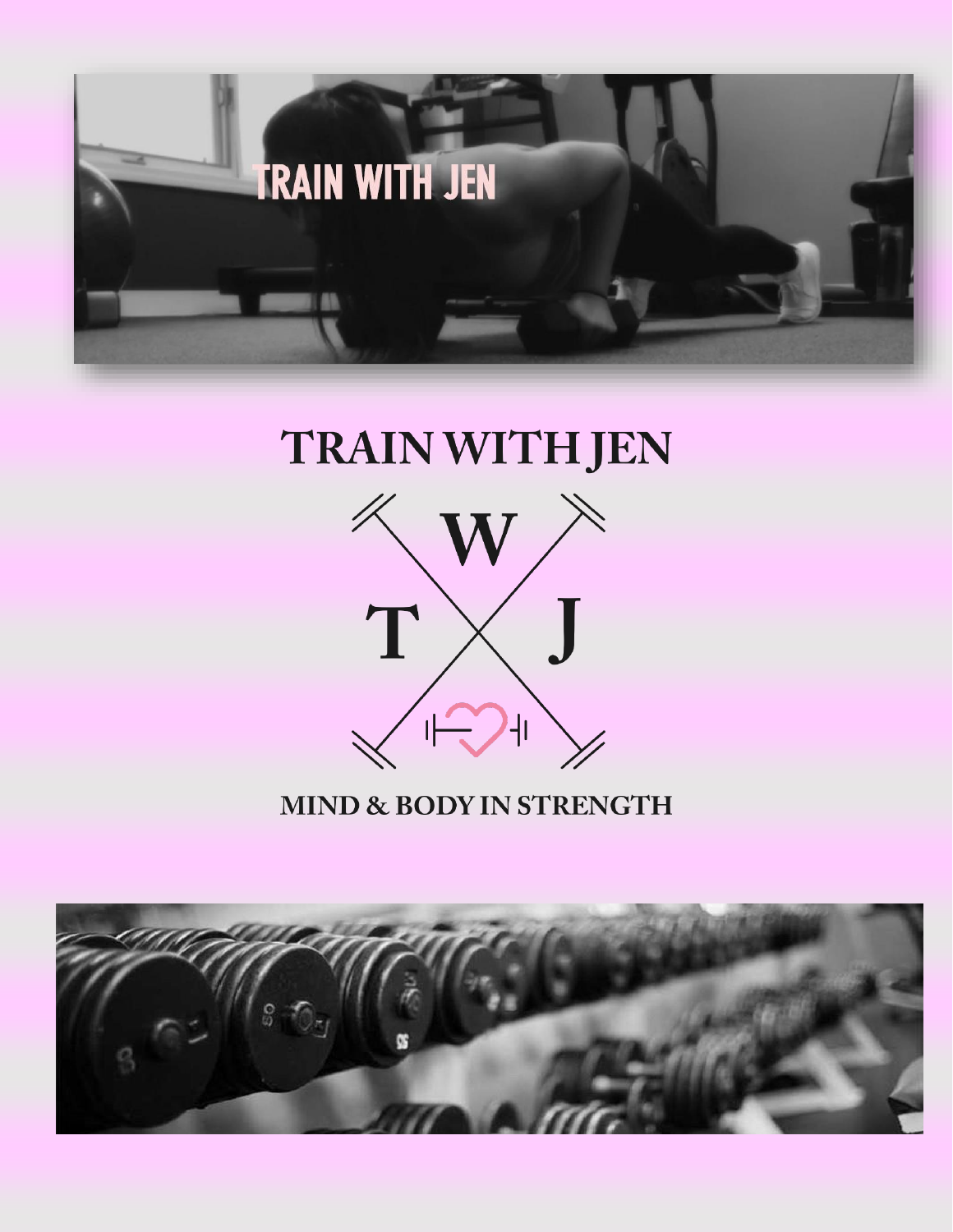# CORE WORKOUT LEVEL 1 STEP BY STEP GUIDE

**TRAIN WITH JEN ©**

**WWW.TRAINWITHJENN.COM**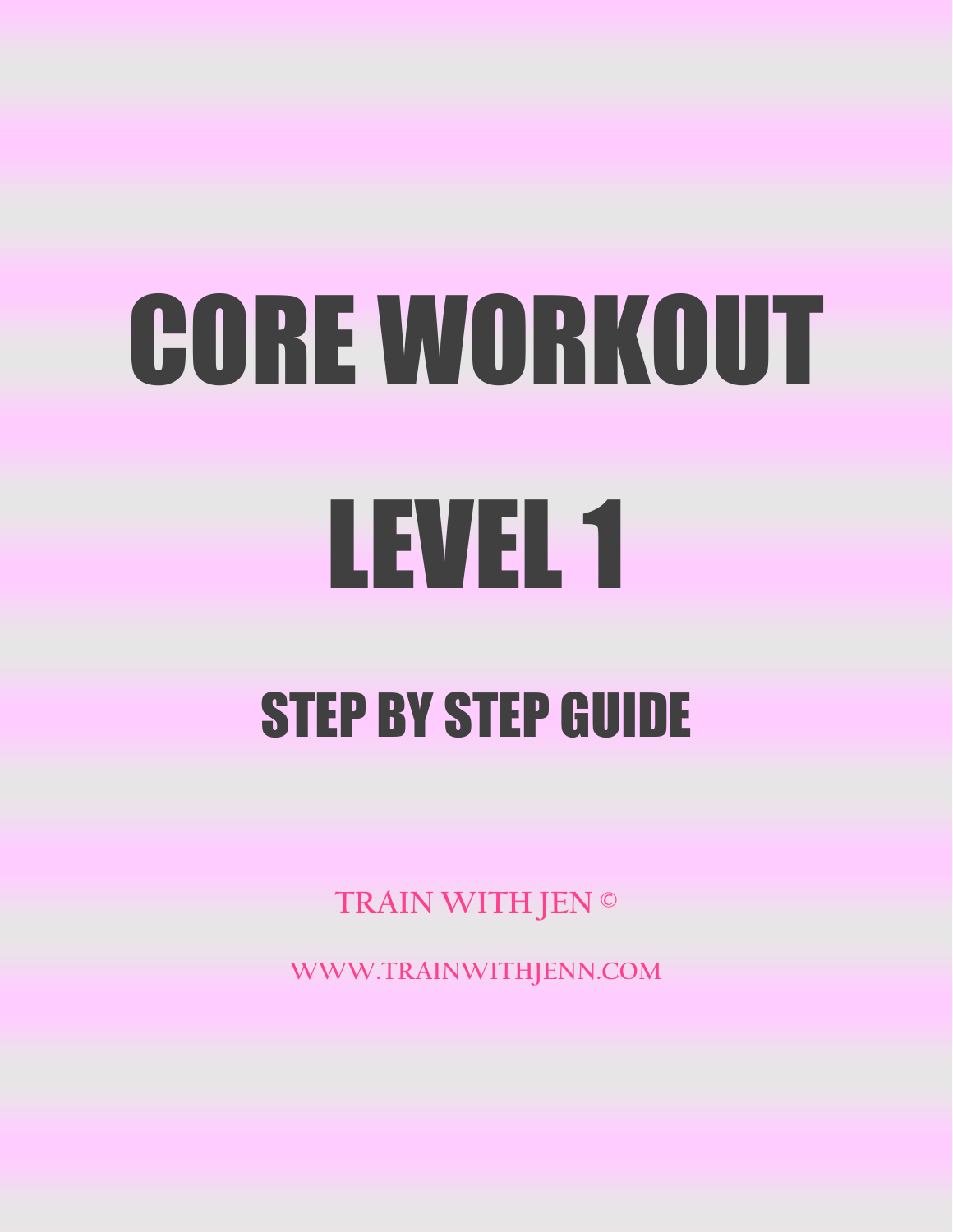#### Hey there!

I wanted to give you a little taste of what a core workout with Train With Jen © would look like!

Those with chronic lower back pain often need core strengthening. With this, I mean all parts of the core – inner and outer. The inner core, also known as the transverse abdominis (TVA), stabilizes the spine. The TVA will be activated by different exercises, including many different plank variations. The outer core consists of those six pack muscles that are generally worked when training abs, which include the external obliques, rectus, abdominis, etc. To get the most out of your core training, you want to include exercises that work the entire abdominal wall, as well as the lower back muscles. This workout is what I consider to be "level 1," but most exercises will come with a modification. The key is to keep moving the entire time, except for your rest periods. This is a timed workout, so have a timer handy! Each exercise is 30 seconds, with 10 seconds rest in between each exercise (no more than 10 seconds to feel the full intensity!). Complete the workout once through and see how you feel. Most exercises come with a regression (modification) and/or progression (advanced). The workout is explained in detailed after the listing of the workout, which is as follows: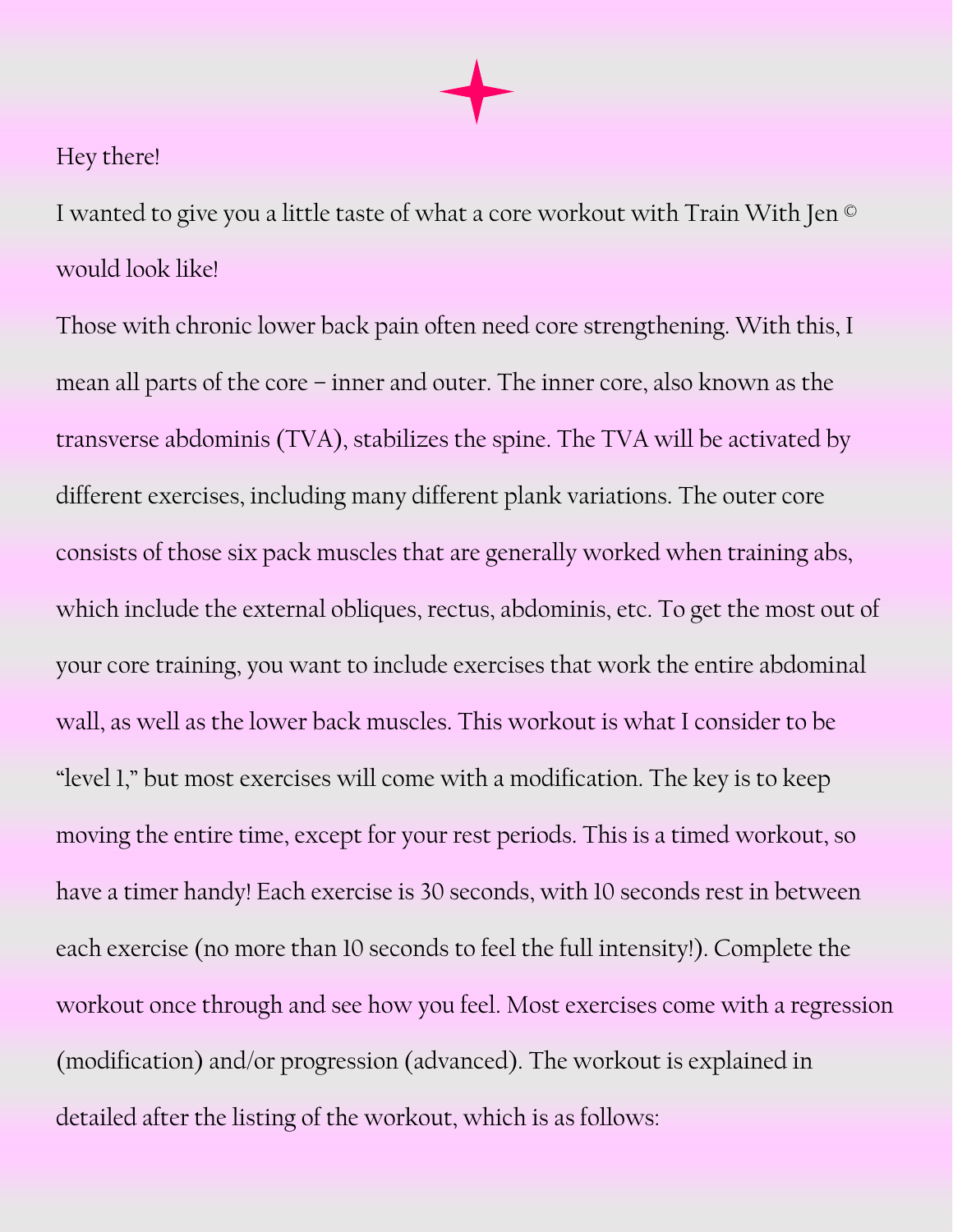- **1. BOSU Plank Toe Tap – 30 seconds**
- **2. Double Crunch with Leg Lift – 30 seconds**
- **3. Shoulder Tap – 30 seconds**
- **4. Russian Twist – 30 seconds**
- **5. Bicycle Crunch – 30 seconds**
- **6. Toe Tap Crunch – 30 seconds**
- **7. Mountain Climbers – 30 seconds**
- **8. Power Knee – 30 seconds per side**
- **9. BOSU Dead Bug – 30 seconds**
- **10.Sit-ups – 30 seconds**
- **11. Cable Crunch – 30 seconds**
- **12.Cable Twist – 30 seconds per side**

Repeat the interval with 10 seconds between each exercise, and 45-60 seconds between intervals. Do this the first 2 weeks 2 times through, then aim to perform the workout 3 times through with the limited rest mentioned – no more than the allotted time.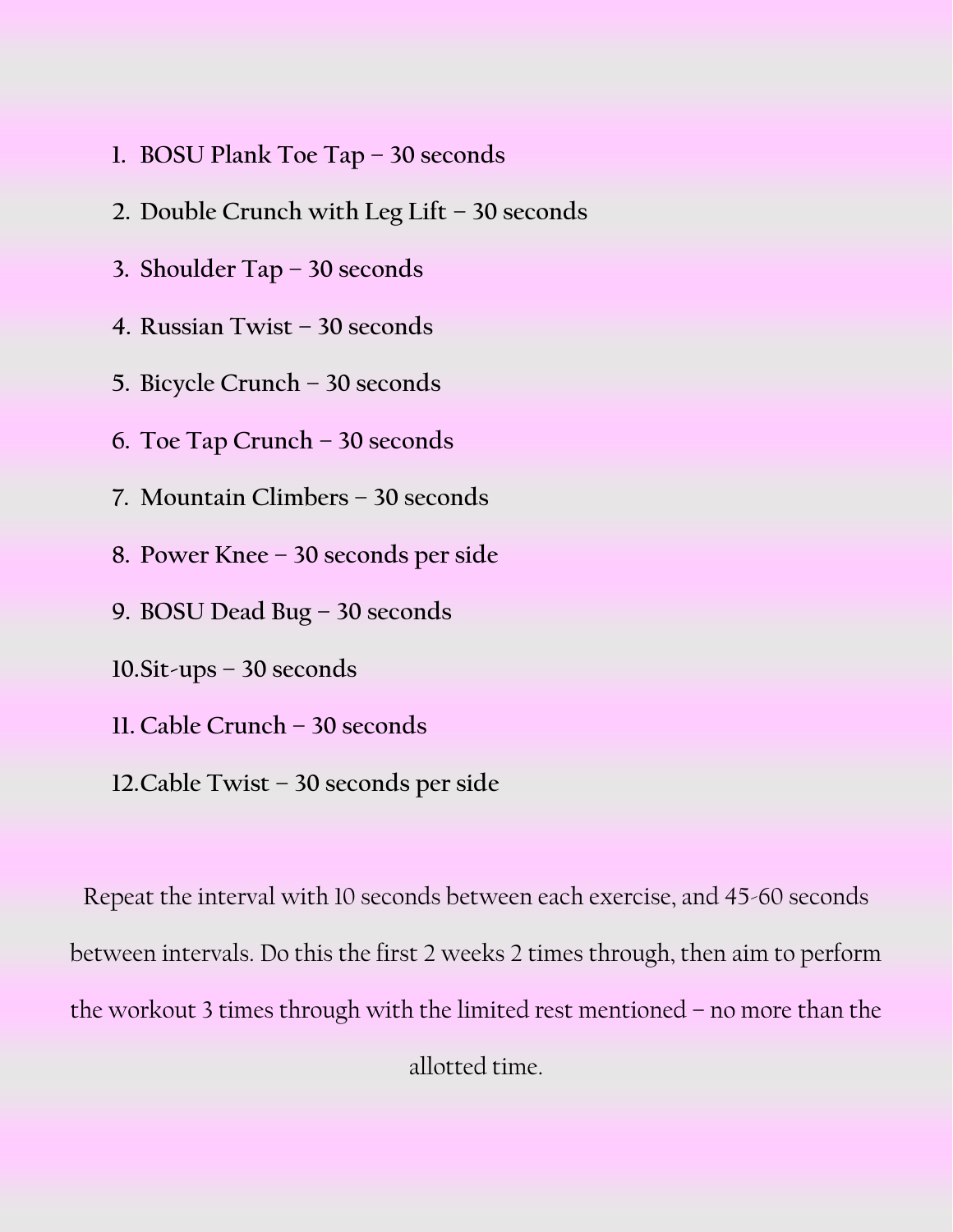**1. BOSU Plank Toe Tap**

Here, you want to use a BOSU ball or a bench – anything where your feet are elevated. Start in a high plank with your feet on the ball/bench, and tap one foot out to the side, back onto the ball/bench, and then tap the other foot out to the side, and then back on to the ball/bench. This is an alternating exercise. The progression for this exercise is to start with both feet on the ball/bench, and jump both feet out, and then back on to the ball/bench and repeat within 30 seconds. You want to try to keep your hips as center as possible, and you want to aim to keep your body in a straight line to activate the inner core.

#### **2. Double Crunch with Leg Lift**

Here, your starting position will be lying flat on the floor. Holding either a weighted medicine ball or dumbbell up to 10 pounds, lift your arms and legs straight up toward the ceiling. Lower your arms over your head, holding the weight, and lower your feet down to about 6 inches above the ground, then bring your arms and legs back center, up towards the ceiling. Repeat this movement for 30 seconds. The regression (alternative/easier way to do this exercise) would be to start with legs/knees bent 90 degrees, and bring one leg out when your arms go down, then back to center. Repeat and alternate with the opposite leg.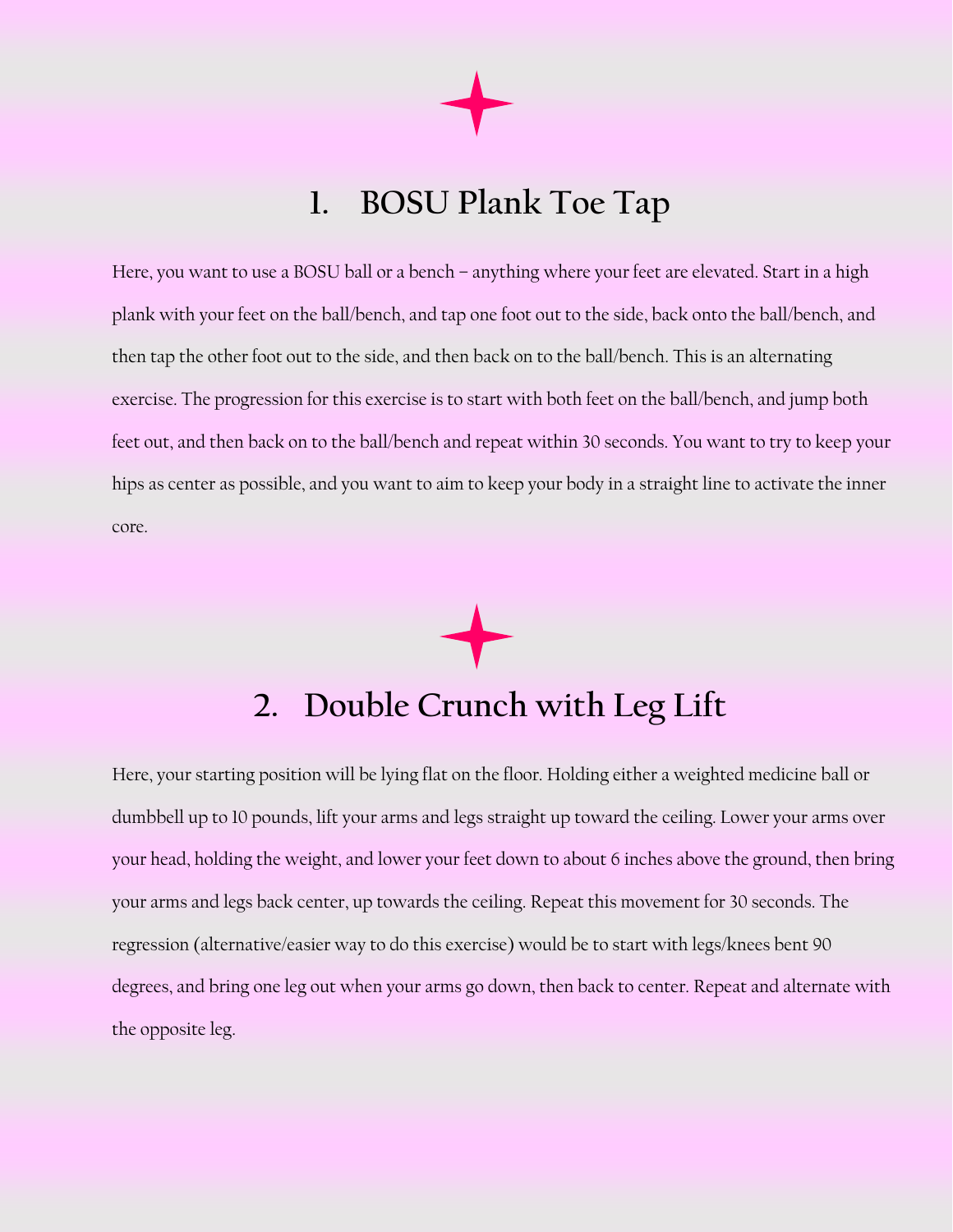#### **3. Shoulder Tap**

Starting in a high plank (plank on your hands), separate your feet about 1 ½ feet apart to help stabilize the core and hips during this exercise. Take one hand off the ground and tap the opposite shoulder. Here, you want your body to be in a straight line, and you want to prevent your body from swaying left and right, while bringing your hand up to the opposite shoulder. Alternate arms within 30 seconds. The progression to this exercise would be a high/low plank. This would involve starting in a low plank (plank on elbows & forearms), and coming up to your hands, one arm at a time. When you get to a high plank, come back down to a low plank, one arm at a time. Repeat this exercise within 30 seconds.



#### **4. Russian Twist**

This is an exercise to work both the inner and outer core, including the obliques. Start in a seated position with knees & legs bent, and lean back about arm's length away from your knees. Using up to a 10-pound weight or medicine ball, rotate from one side to the other, touching the ground with the weight. The regression to this exercise would be to keep feet on the ground, and the progression would be to lift feet up so that your legs are at a 90-degree angle. However, here, you may not be able to touch the weight down to each side. Alternate sides within 30 seconds.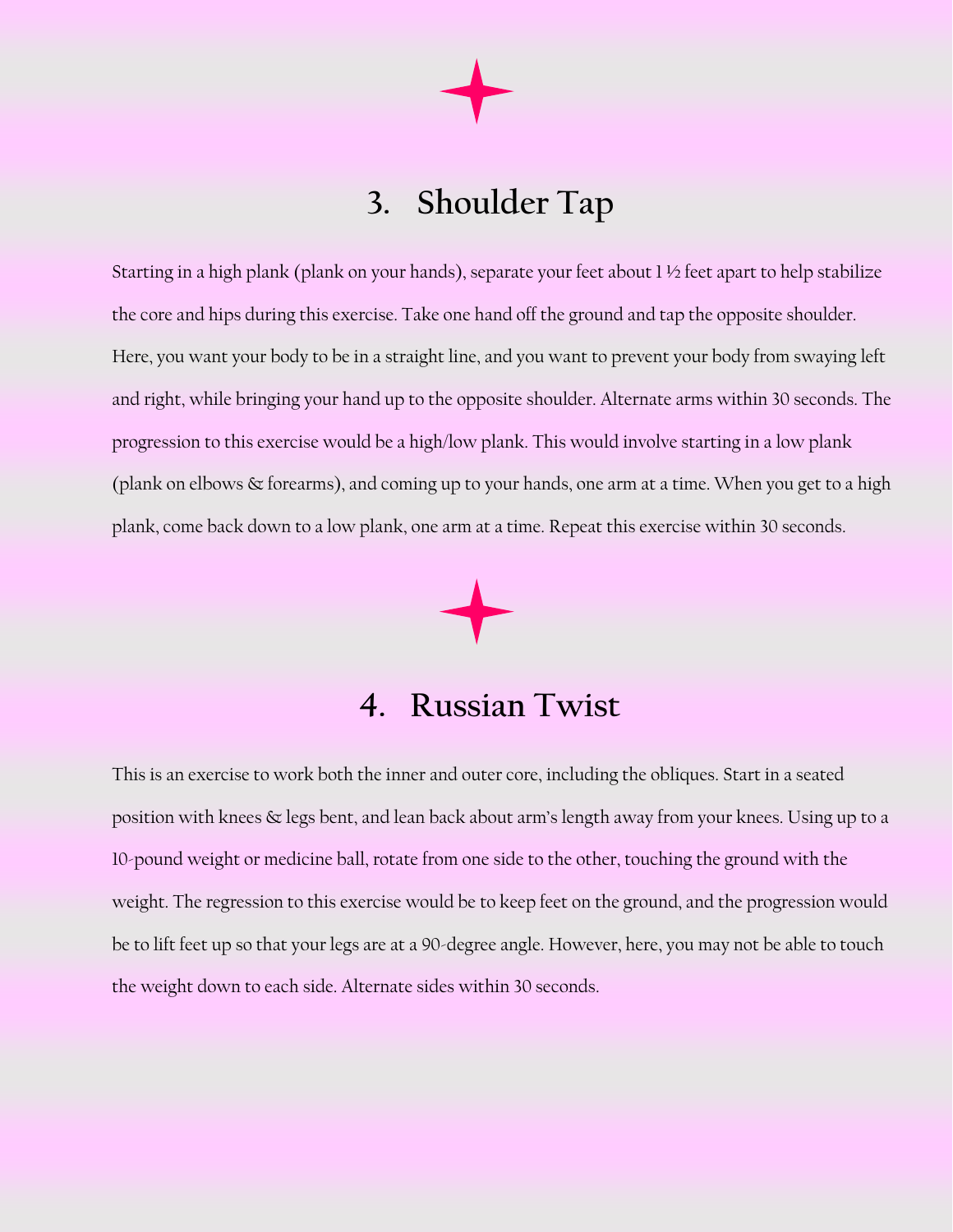#### **5. Bicycle Crunch**

This is another exercise to work both the inner and outer core. To begin this exercise, lay down flat on the floor with knees at a 90-degree angle, and bring the left knee in towards your chest. As this knee comes in, the opposite (right) leg goes straight out, without touching the ground. Here, your hands will be at your temples. The right elbow will cross over the body to the left knee, as you bring your left knee up towards your chest. Therefore, the left elbow will meet the right knee when the right knee is brought in towards the chest. This is meant to work the lower core, upper core, obliques, as well as the inner core. Repeat this alternating movement within 30 seconds. The regression to this exercise would be to start just by peddling the feet, bringing one in to the chest and the other straight out, without touching the ground. Do this without adding the arms, until you become more comfortable with the exercise. The progression to this exercise would be to keep your back off of the ground, and reach your elbow over to the opposite side as far as you can when the opposite knee comes in. This would engage the core even further, by holding your upper body upright.

## **6. Toe Tap Crunch**

This exercise is basically what it sounds like. You would begin by lying flat down on the ground. Bring your legs and feet straight up towards the ceiling and reach up towards your opposite toe. Here, as you reach up, that same shoulder blade will come up off of the ground, so that you're crunching up to work mainly the upper core. The progression to this exercise would be to keep both legs and knees bent 90 degrees, and reach up towards your feet with both arms at the same time. Here, your arms will be by your sides – not on top/over your legs. Perform this exercise within 30 seconds.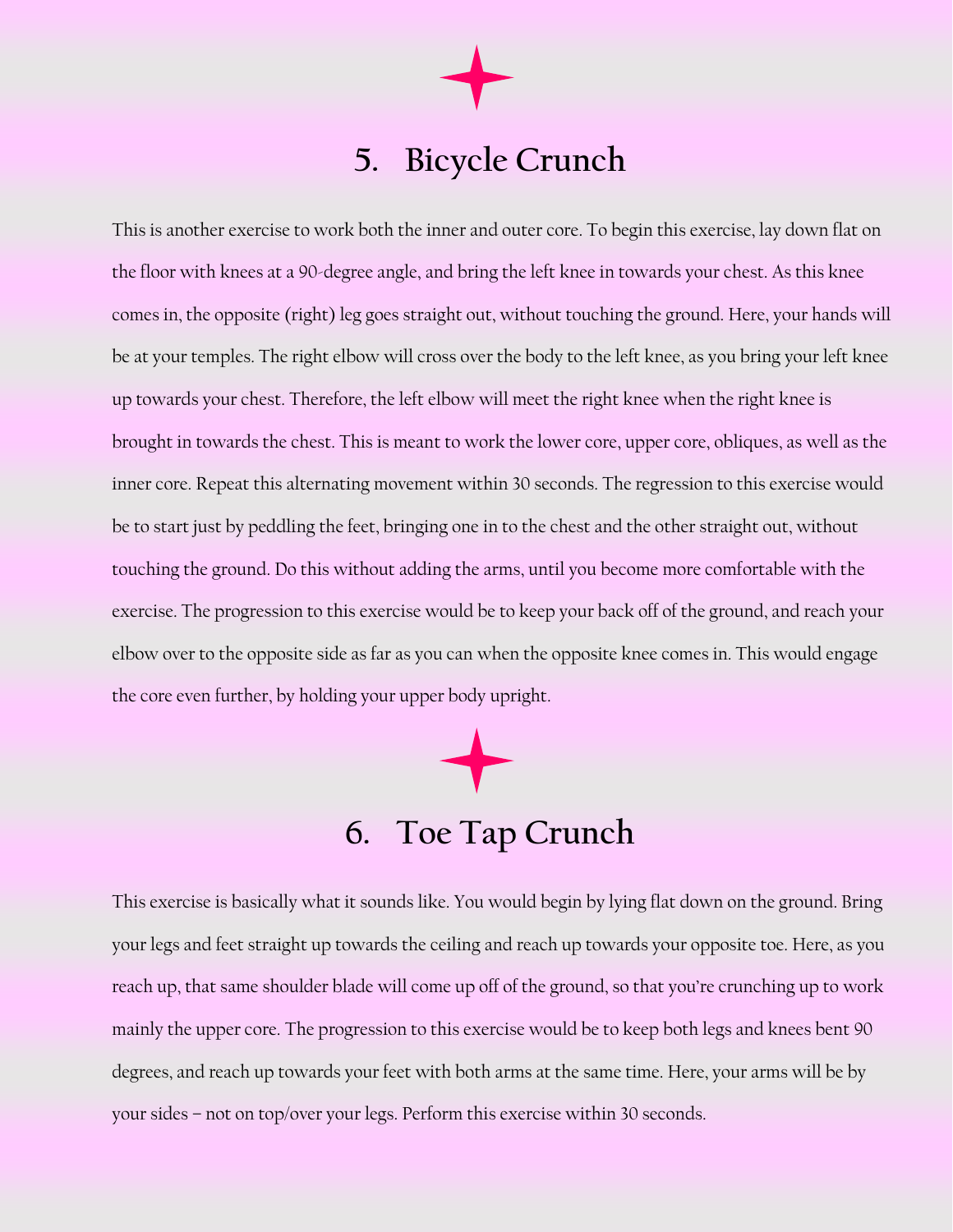#### **7. Mountain Climbers**

Starting in a high plank, bring one knee in towards the same elbow, and alternate. The regression would be to take the hop out of the exercise completely. The progression to this exercise would be to add a hop in between, while switching legs, or do a cross-body mountain climber. Here, you would bring your knee up and across to the opposite elbow to engage more of the core.

#### **8. Power Knee**

This exercise is performed standing up, and is meant to work the obliques, as well as increase the heart rate. This exercise is easier on the wrists, for those of you who experience frequent wrist pain. Put all of your weight on one leg, and your arms straight up overhead touching each other, but aimed more over to the side with the leg that has all your weight on it. As the opposite knee comes up across your body, your arms would come straight down to meet your knee. Be sure to SQUEEZE the core here to be ensured that it is engaged. You don't want to go through this exercise mindlessly! You also want to go for speed to get as many reps as you can within the 30 seconds per side. Repeat each side without alternating legs for 30 seconds each. When one side had been completed, go right into the other side, without a 10 second rest. The progression to this exercise would be to twist the upper body/elbow across the body just as you would in a Russian Twist, instead of bringing your arms straight down. This would better engage the obliques.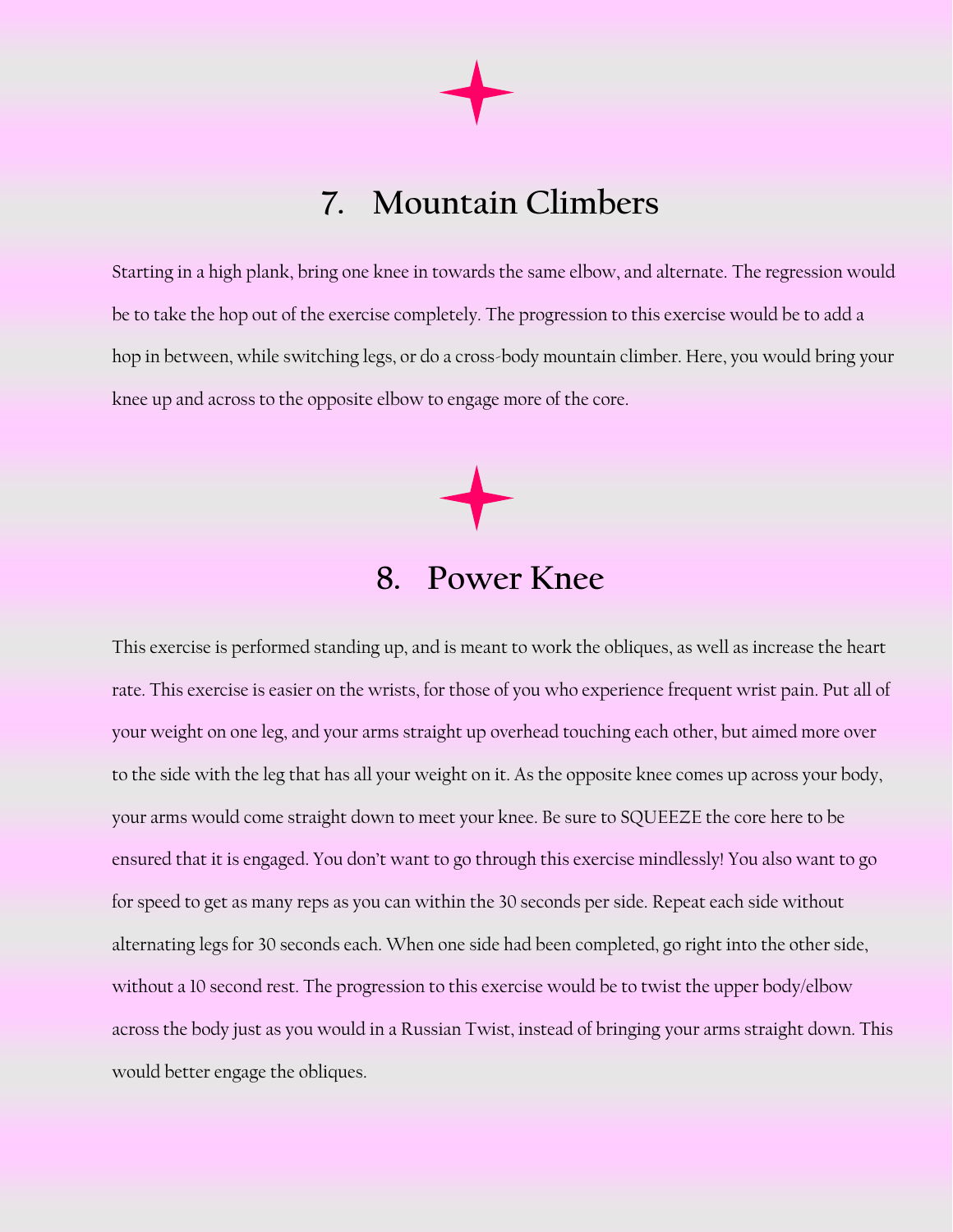### **9. BOSU Dead Bug**

This is a balance exercise, used to engage the stabilization muscles of the core. This exercise was originally and mainly used for people who experience wrist pain, but is a great exercise for anyone to try! Center the arch of your back over the center/curve of the BOSU ball, and bring your legs both up off of the ground, knees bent 90 degrees. After your knees are brought up off of the ground, bring your arms straight up towards the ceiling. Find what I call the "sweet spot," or your center, and hold this position for 30 seconds. If you experience any neck strain, try tucking your chin into your chest. It is normal that your abdominal muscles may start shaking during the hold, as they're working to stabilize.



For those of you who don't know how to do a sit-up, lay down with your legs and knees bent 90 degrees. Sit all the way up off of the floor, with your hands at your temples so you avoid pulling your neck. You will end up with your back completely off the ground and seated upright. If this is too difficult, you may start with your hands above your head as you're lying down, and swing them up as you sit up, to give yourself momentum and get your body and muscles used to this movement. Every time you perform this workout, try keeping your hands and your temples for at least one sit-up. The regression would be to perform a roll-up. Start with your entire body lying flat down on the ground, and roll your body up, starting with your head, then shoulder blades, and then one vertebrae at a time. The progression to this exercise would be butterfly sit-ups. Here, start with your legs in "Indian style" and keep your hands at your temples as you sit up. This allows more range of motion for this exercise to further engage the core muscles.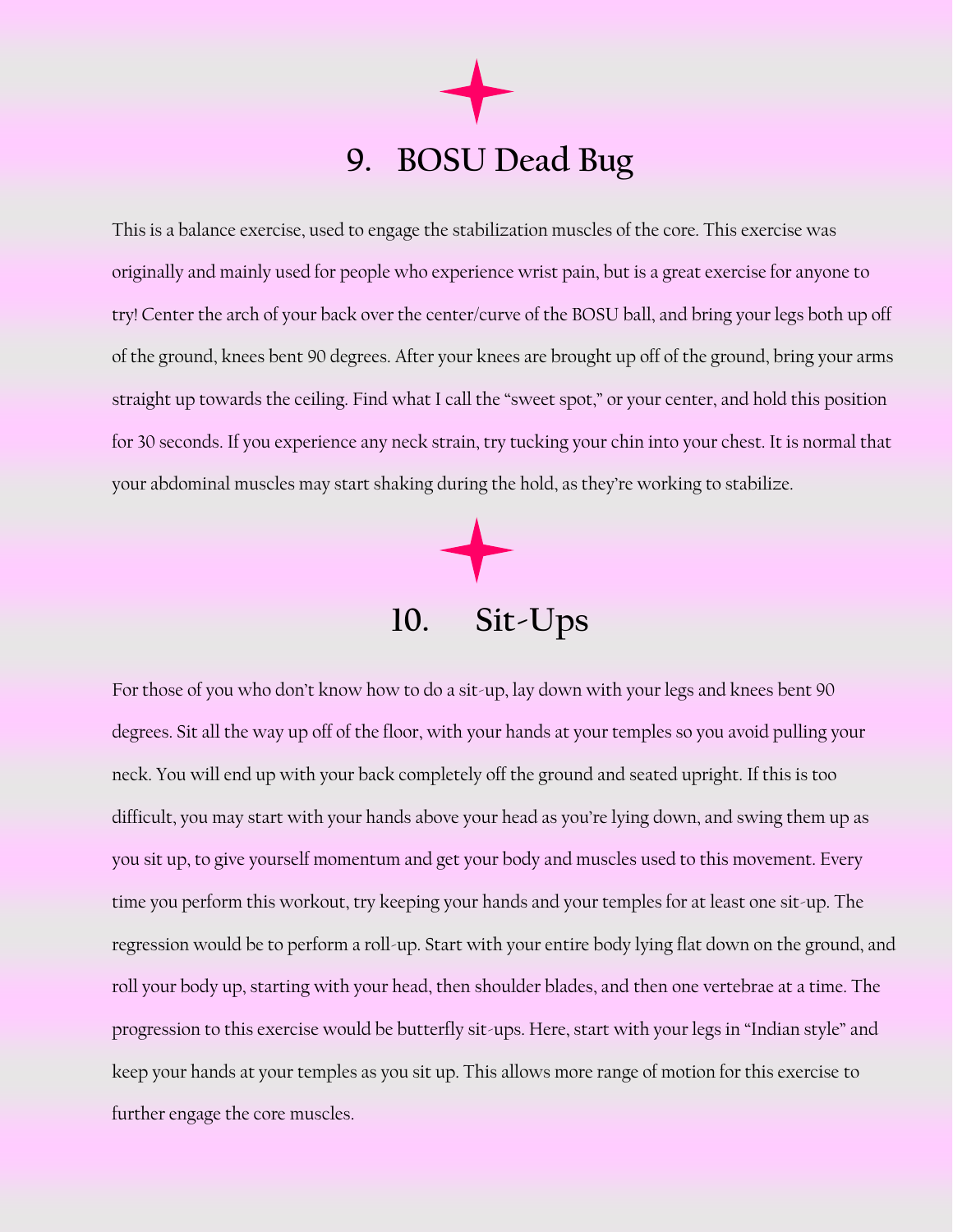#### **11. Cable Crunch**

This is a weighted exercise using a rope attachment, which is meant to get your entire abdominal wall used to weight. Start with your stomach facing away from the weight stack, and have your bottom rest against the functional trainer. You want to keep your bottom off of your feet, and resting against the functional trainer will help to keep your hips stabilized so it is only your abdominal wall that is working, here. Hold the rope attachment at the ends, and begin with your back arched and your elbows up at your temples. Do your best to keep your arms completely stable, and keep your elbows at your temples the entire time. As you crunch down, think of your elbows as your guide; you want to bring them down towards the ground, rounding your back slightly to imitate a crunch, as you would do on the ground. This will best engage your core and work all the muscles of the abdominal wall. If you don't feel much with this exercise, try increasing the weight and really focus on only the core muscles squeezing to contract to ensure they are engaged. Perform this exercise within 30 seconds.

### **12. Cable Twist**

This is another weighted exercise, using one handle attachment. This exercise can also be done using a resistance band, tied around a sturdy post. Start standing perpendicular to the post/cable. Hold the handle with both hands, keeping both arms as straight as possible, as they both come all the way across the opposite side of your body (chest height). The key here is to keep your body and hips as center as you can as your arms come across your body and only your upper body/core twist. Squeeze your core, as you bring your arms over to the other side to better activate the entire center, targeting the obliques. This exercise gets your abdominal wall used to weight. The regression and progression would both be to increase or decrease the weight used for this exercise. If using a resistance band, stand further from the post to make the resistance tougher, or stand closer to lessen the resistance used.